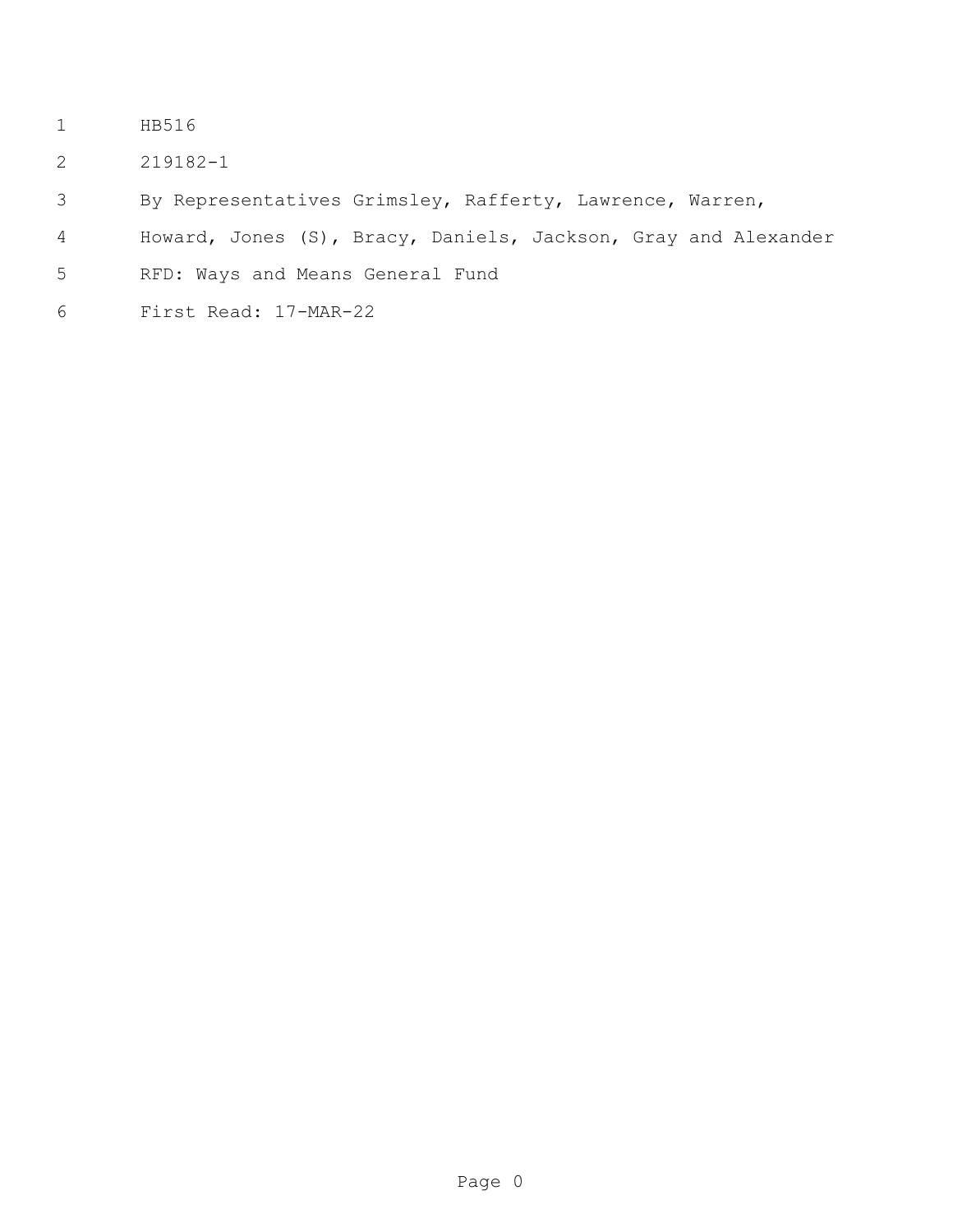219182-1:n:03/16/2022:JF/cmg LSA2022-162F SYNOPSIS: Under existing law, the state levies excise taxes on gasoline at a total rate of \$.28 per gallon, and on motor fuels at a total rate of \$.29 **per gallon, effective October 1, 2021.**  This bill would suspend a portion of the state excise taxes on gasoline and motor fuels from May 1, 2022, until September 1, 2022, or until such time as the average monthly price per gallon of gasoline and motor fuels is at or below the average monthly price for January 2022. A BILL 20 TO BE ENTITLED 21 AN ACT Related to gasoline and motor fuels taxes; to suspend a portion of the state excise taxes on gasoline and motor fuels from May 1, 2022, until September 1, 2022; to provide conditions for the suspension and continuation of the excise taxes; and to provide an effective date.